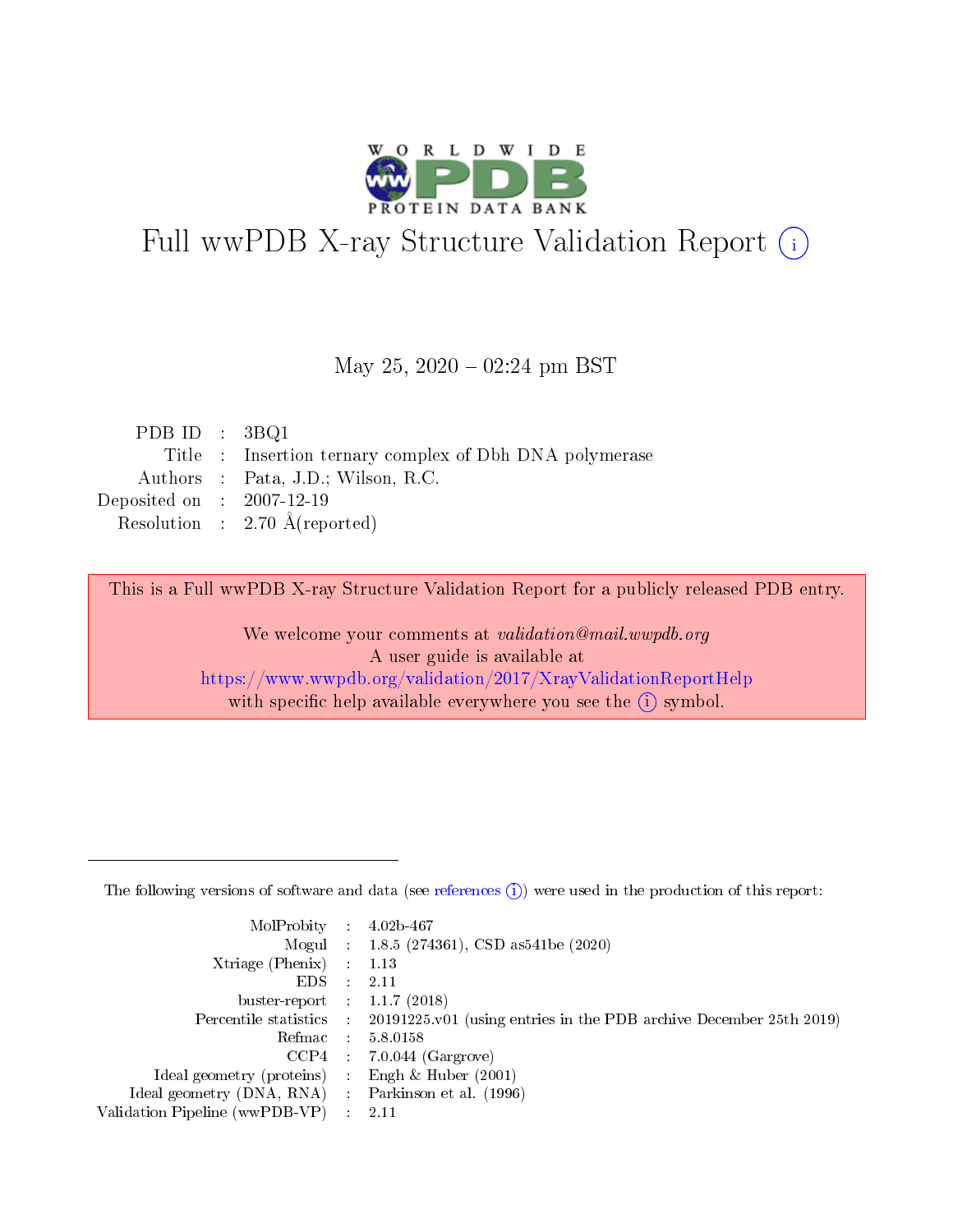# 1 [O](https://www.wwpdb.org/validation/2017/XrayValidationReportHelp#overall_quality)verall quality at a glance  $(i)$

The following experimental techniques were used to determine the structure: X-RAY DIFFRACTION

The reported resolution of this entry is 2.70 Å.

Percentile scores (ranging between 0-100) for global validation metrics of the entry are shown in the following graphic. The table shows the number of entries on which the scores are based.



| Metric                | Whole archive<br>$(\#\mathrm{Entries})$ | Similar resolution<br>$(\#\text{Entries},\, \text{resolution}\; \text{range}(\textup{\AA}))$ |
|-----------------------|-----------------------------------------|----------------------------------------------------------------------------------------------|
| $R_{free}$            | 130704                                  | 2808 (2.70-2.70)                                                                             |
| Clashscore            | 141614                                  | $3122(2.70-2.70)$                                                                            |
| Ramachandran outliers | 138981                                  | $3069(2.70-2.70)$                                                                            |
| Sidechain outliers    | 138945                                  | $3069(2.70-2.70)$                                                                            |
| RSRZ outliers         | 127900                                  | $2737(2.70-2.70)$                                                                            |

The table below summarises the geometric issues observed across the polymeric chains and their fit to the electron density. The red, orange, yellow and green segments on the lower bar indicate the fraction of residues that contain outliers for  $>=3, 2, 1$  and 0 types of geometric quality criteria respectively. A grey segment represents the fraction of residues that are not modelled. The numeric value for each fraction is indicated below the corresponding segment, with a dot representing fractions <=5% The upper red bar (where present) indicates the fraction of residues that have poor fit to the electron density. The numeric value is given above the bar.

| $\text{Mol}$         | $\mid$ Chain $\mid$ | Length | Quality of chain |     |     |           |
|----------------------|---------------------|--------|------------------|-----|-----|-----------|
|                      | D                   | $10\,$ | 60%              | 30% |     | 10%       |
|                      | m                   | 15     | 7%<br>73%        | 13% | 7%  | 7%        |
| $\ddot{\phantom{a}}$ |                     | 354    | 5%<br>80%        |     | 16% | $\bullet$ |

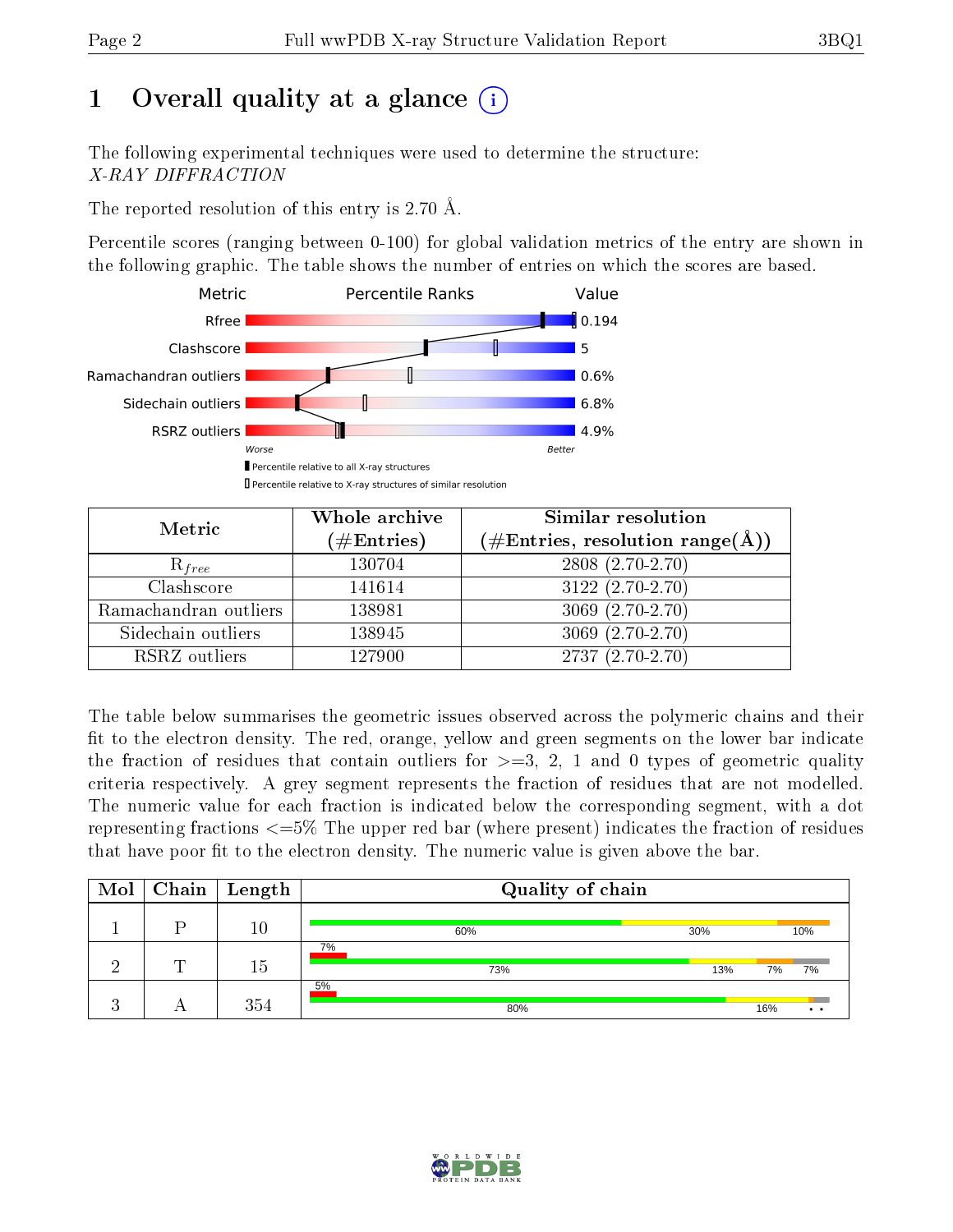# 2 Entry composition  $\binom{1}{1}$

There are 6 unique types of molecules in this entry. The entry contains 3257 atoms, of which 0 are hydrogens and 0 are deuteriums.

In the tables below, the ZeroOcc column contains the number of atoms modelled with zero occupancy, the AltConf column contains the number of residues with at least one atom in alternate conformation and the Trace column contains the number of residues modelled with at most 2 atoms.

• Molecule 1 is a DNA chain called DNA (5'-D(\*DGP\*DAP\*DAP\*DGP\*DCP\*DCP\*DGP\* DGP\*DCP\*DG)-3').

| Mol | ${}^{\shortmid}$ Chain ${}^{\shortmid}$ Residues | $\rm{Atoms}$ |             |     | $\text{ZeroOcc}$   AltConf   Trace |  |  |  |
|-----|--------------------------------------------------|--------------|-------------|-----|------------------------------------|--|--|--|
|     |                                                  | Total<br>206 | - C N<br>97 | -44 | - 56                               |  |  |  |

 Molecule 2 is a DNA chain called DNA (5'-D(\*DT\*DTP\*DCP\*DCP\*DGP\*DCP\*DCP\*DC P\*DGP\*DGP\*DCP\*DTP\*DTP\*DCP\*DC)-3').

| Mol | ${\rm Chain}$ | $\perp$ Residues | $\rm{Atoms}$ |  |    | $ZeroOcc \   \$ AltConf $\  $ | $\perp$ Trace |  |  |
|-----|---------------|------------------|--------------|--|----|-------------------------------|---------------|--|--|
|     | ┮             | 14               | total<br>260 |  | 42 | 89                            |               |  |  |

Molecule 3 is a protein called DNA polymerase IV.

| Mol | $\Gamma$ Chain $^+$ | Residues | $\rm{Atoms}$ |       |     |     | $\text{ZeroOcc}$   AltConf   Trace |  |  |
|-----|---------------------|----------|--------------|-------|-----|-----|------------------------------------|--|--|
|     |                     | 344      | $\rm Total$  |       |     |     |                                    |  |  |
|     |                     |          |              | l 748 | 469 | 494 |                                    |  |  |

 Molecule 4 is 2'-3'-DIDEOXYGUANOSINE-5'-TRIPHOSPHATE (three-letter code: DG3) (formula:  $C_{10}H_{16}N_5O_{12}P_3$ ).

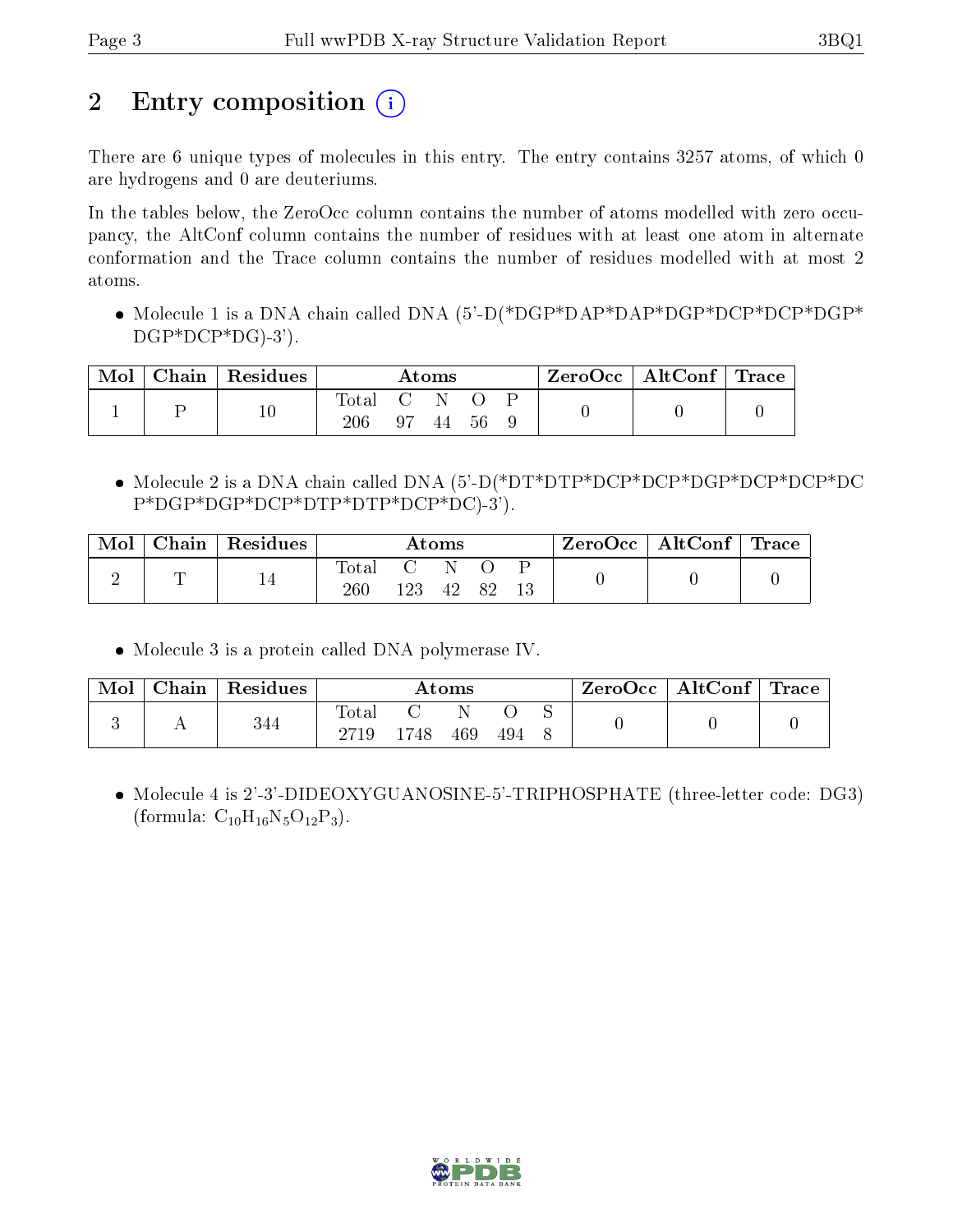

| Mol | Chain   Residues | Atoms     |  |  | $ZeroOcc \   \ AltConf \$ |  |  |
|-----|------------------|-----------|--|--|---------------------------|--|--|
|     |                  | Total C N |  |  |                           |  |  |
|     |                  |           |  |  |                           |  |  |

Molecule 5 is CALCIUM ION (three-letter code: CA) (formula: Ca).

|  | $\text{Mol}$   Chain   Residues | Atoms | $ZeroOcc \mid AltConf \mid$ |
|--|---------------------------------|-------|-----------------------------|
|  |                                 | Total |                             |

 $\bullet\,$  Molecule 6 is water.

|              | $Mol$   Chain   Residues | Atoms                      | $ZeroOcc \   \ AltConf \  $ |
|--------------|--------------------------|----------------------------|-----------------------------|
|              |                          | Total O                    |                             |
| $\mathbf{T}$ |                          | Total O                    |                             |
|              | 35                       | Total<br>- ( )<br>35<br>35 |                             |

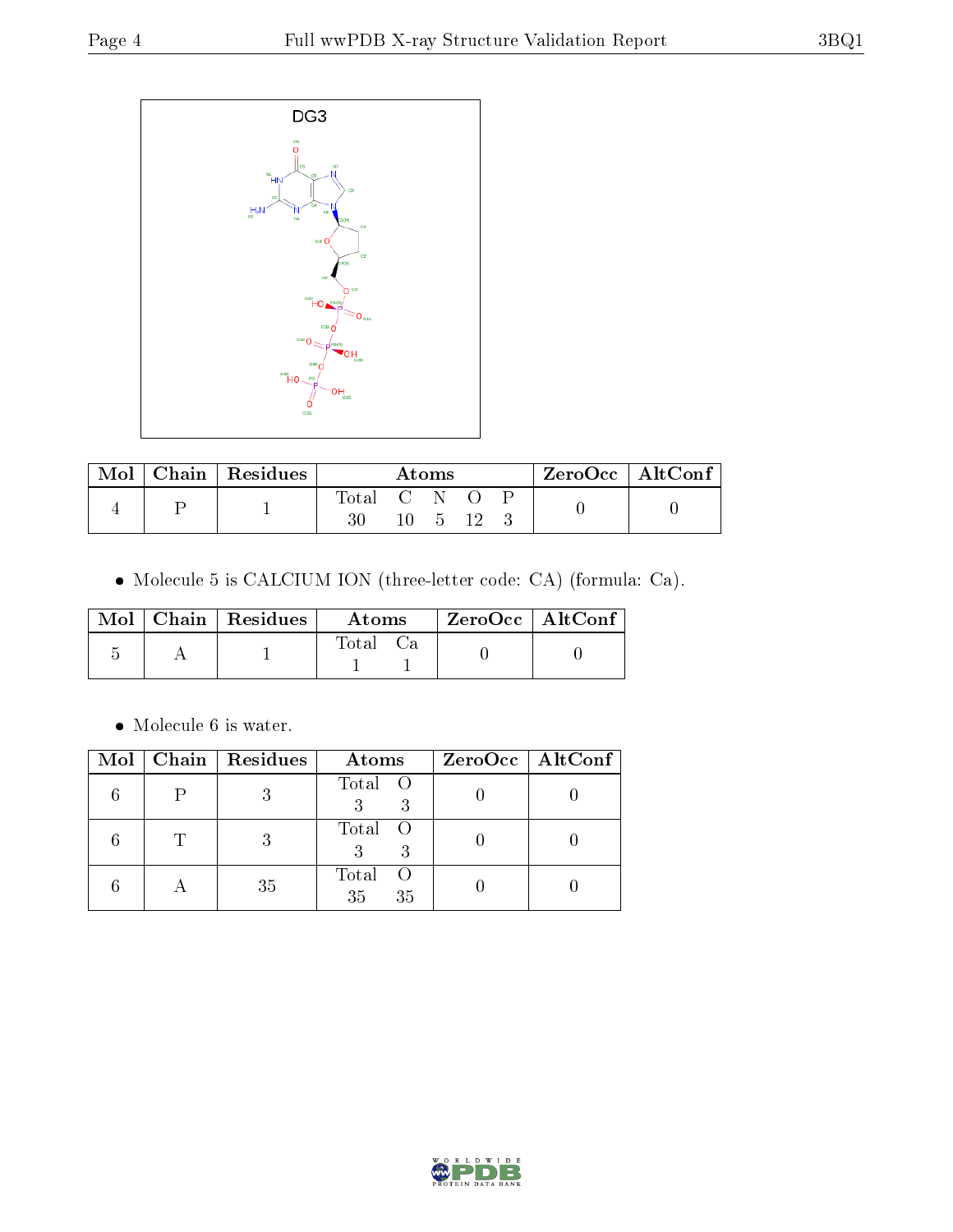## 3 Residue-property plots  $(i)$

These plots are drawn for all protein, RNA and DNA chains in the entry. The first graphic for a chain summarises the proportions of the various outlier classes displayed in the second graphic. The second graphic shows the sequence view annotated by issues in geometry and electron density. Residues are color-coded according to the number of geometric quality criteria for which they contain at least one outlier: green  $= 0$ , yellow  $= 1$ , orange  $= 2$  and red  $= 3$  or more. A red dot above a residue indicates a poor fit to the electron density (RSRZ  $> 2$ ). Stretches of 2 or more consecutive residues without any outlier are shown as a green connector. Residues present in the sample, but not in the model, are shown in grey.

• Molecule 1: DNA (5'-D(\*DGP\*DAP\*DAP\*DGP\*DCP\*DCP\*DGP\*DGP\*DCP\*DG)-3')



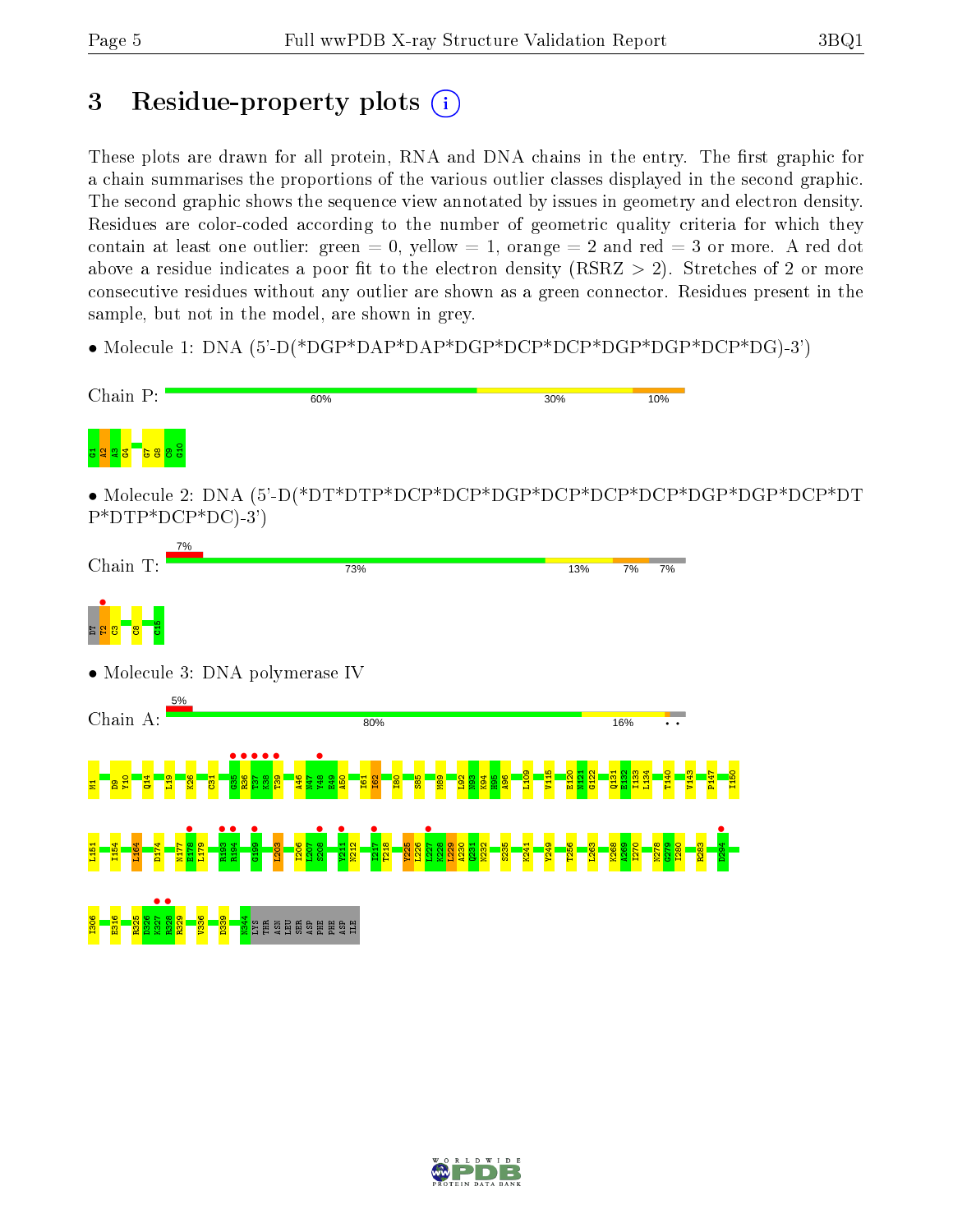## 4 Data and refinement statistics  $(i)$

| Property                                                                | Value                                                         | Source     |
|-------------------------------------------------------------------------|---------------------------------------------------------------|------------|
| Space group                                                             | P 41 21 2                                                     | Depositor  |
| Cell constants                                                          | $124.96\text{\AA}$<br>$124.96\text{\AA}$<br>$70.21\text{\AA}$ | Depositor  |
| a, b, c, $\alpha$ , $\beta$ , $\gamma$                                  | $90.00^\circ$<br>$90.00^{\circ}$<br>$90.00^\circ$             |            |
| Resolution $(A)$                                                        | $\overline{20.00}$ - 2.70                                     | Depositor  |
|                                                                         | $19.97 - 2.72$                                                | <b>EDS</b> |
| % Data completeness                                                     | $99.6(20.00-2.70)$                                            | Depositor  |
| (in resolution range)                                                   | 93.4 (19.97-2.72)                                             | <b>EDS</b> |
| $R_{merge}$                                                             | 0.07                                                          | Depositor  |
| $\mathrm{R}_{sym}$                                                      | (Not available)                                               | Depositor  |
| $\langle I/\sigma(I) \rangle^{-1}$                                      | $3.84$ (at 2.71Å)                                             | Xtriage    |
| Refinement program                                                      | REFMAC 5.2.0019                                               | Depositor  |
|                                                                         | 0.204,<br>0.267                                               | Depositor  |
| $R, R_{free}$                                                           | 0.202,<br>0.194                                               | DCC        |
| $\mathcal{R}_{free}$ test set                                           | 689 reflections $(4.77%)$                                     | wwPDB-VP   |
| Wilson B-factor $(A^2)$                                                 | 51.1                                                          | Xtriage    |
| Anisotropy                                                              | 0.087                                                         | Xtriage    |
| Bulk solvent $k_{sol}(\mathrm{e}/\mathrm{A}^3),\,B_{sol}(\mathrm{A}^2)$ | $0.31$ , 42.8                                                 | <b>EDS</b> |
| L-test for twinning <sup>2</sup>                                        | $< L >$ = 0.46, $< L2 >$ = 0.29                               | Xtriage    |
| Estimated twinning fraction                                             | No twinning to report.                                        | Xtriage    |
| $F_o, F_c$ correlation                                                  | 0.94                                                          | <b>EDS</b> |
| Total number of atoms                                                   | 3257                                                          | wwPDB-VP   |
| Average B, all atoms $(A^2)$                                            | 42.0                                                          | wwPDB-VP   |

Xtriage's analysis on translational NCS is as follows: The largest off-origin peak in the Patterson function is  $4.39\%$  of the height of the origin peak. No significant pseudotranslation is detected.

<sup>&</sup>lt;sup>2</sup>Theoretical values of  $\langle |L| \rangle$ ,  $\langle L^2 \rangle$  for acentric reflections are 0.5, 0.333 respectively for untwinned datasets, and 0.375, 0.2 for perfectly twinned datasets.



<span id="page-5-1"></span><span id="page-5-0"></span><sup>1</sup> Intensities estimated from amplitudes.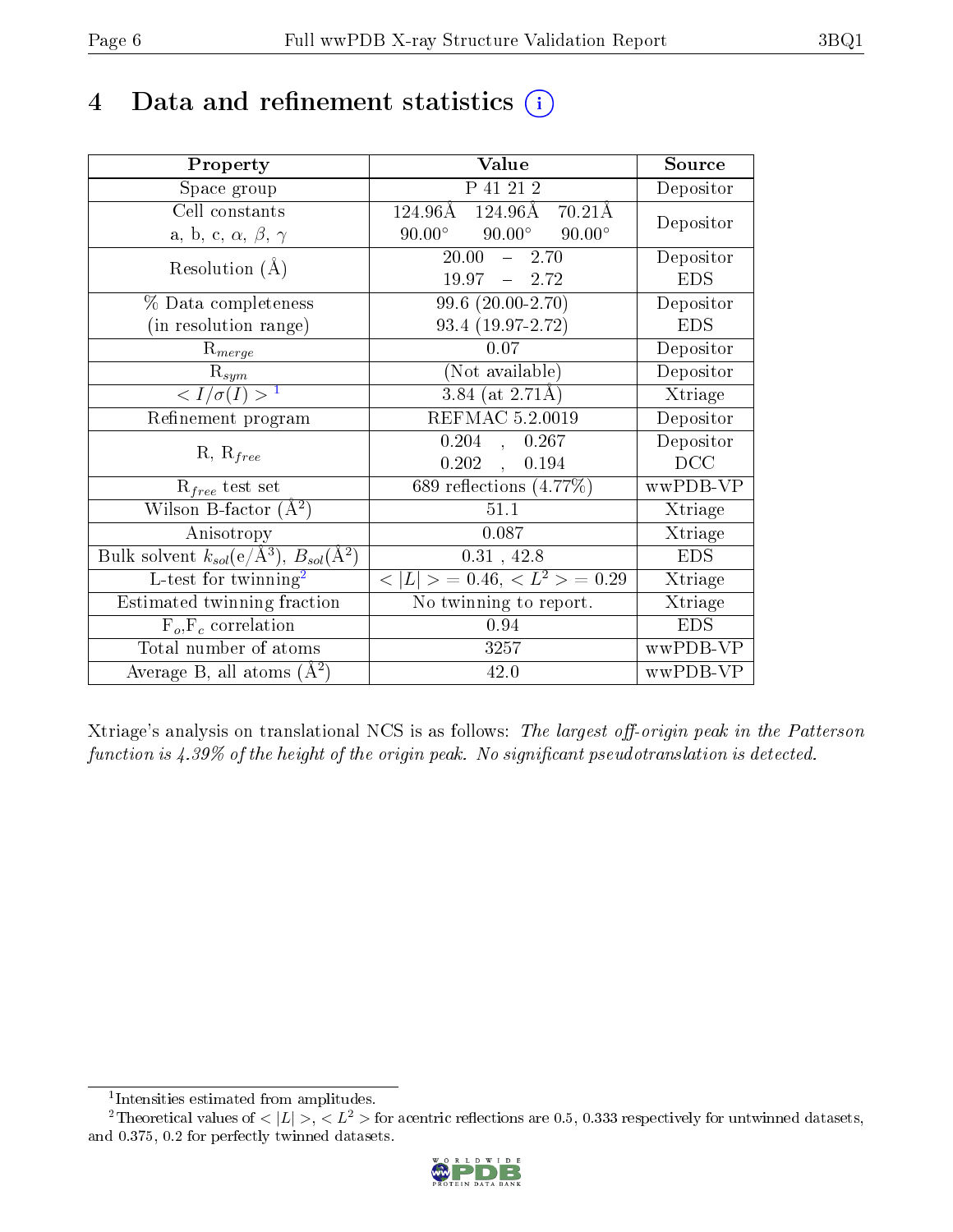# 5 Model quality  $(i)$

## 5.1 Standard geometry  $(i)$

Bond lengths and bond angles in the following residue types are not validated in this section: DG3, CA

The Z score for a bond length (or angle) is the number of standard deviations the observed value is removed from the expected value. A bond length (or angle) with  $|Z| > 5$  is considered an outlier worth inspection. RMSZ is the root-mean-square of all Z scores of the bond lengths (or angles).

| Mol<br>Chain |    |             | Bond lengths | Bond angles |                   |  |
|--------------|----|-------------|--------------|-------------|-------------------|--|
|              |    | <b>RMSZ</b> | $\ Z\  > 5$  | RMSZ        | $\# Z  > 5$       |  |
|              |    | 0.70        | 0/232        | 1.30        | $3/357(0.8\%)$    |  |
| 2            |    | 0.84        | 0/288        | 1.40        | $2/442$ $(0.5\%)$ |  |
| 3            |    | 0.43        | 0/2759       | 0.55        | 0/3721            |  |
| AΠ           | ΑH | 0.50        | /3279        | 0.76        | 4520<br>5/        |  |

There are no bond length outliers.

All (5) bond angle outliers are listed below:

| Mol            | Chain | Res | <b>Type</b> | Atoms                 |         | Observed $(^\circ)$ | Ideal $(°)$ |
|----------------|-------|-----|-------------|-----------------------|---------|---------------------|-------------|
| $\mathfrak{D}$ |       |     | ĐТ          | $P-O3'-C3'$           | 7.41    | 128.60              | 119.70      |
|                |       |     | DG          | $P-O3'$ -C3'          | 7.03    | 128.14              | 119.70      |
|                |       |     | ĐG          | $O4'$ -C1'-N9         | 5.39    | 111.77              | 108.00      |
|                |       | റ   |             | $C3'$ - $C2'$ - $C1'$ | $-5.30$ | 96.14               | 102.50      |
|                |       |     | DC          | $C1'$ - $O4'$ - $C4'$ | $-5.23$ | 104.87              | 110.10      |

There are no chirality outliers.

There are no planarity outliers.

### $5.2$  Too-close contacts  $(i)$

In the following table, the Non-H and H(model) columns list the number of non-hydrogen atoms and hydrogen atoms in the chain respectively. The H(added) column lists the number of hydrogen atoms added and optimized by MolProbity. The Clashes column lists the number of clashes within the asymmetric unit, whereas Symm-Clashes lists symmetry related clashes.

| Mol |     |             | $\text{Chain}$   Non-H   H(model)   H(added)   Clashes   Symm-Clashes |
|-----|-----|-------------|-----------------------------------------------------------------------|
|     | 206 |             |                                                                       |
|     | 260 |             |                                                                       |
|     |     | ററ <i>ൗ</i> |                                                                       |

Continued on next page...

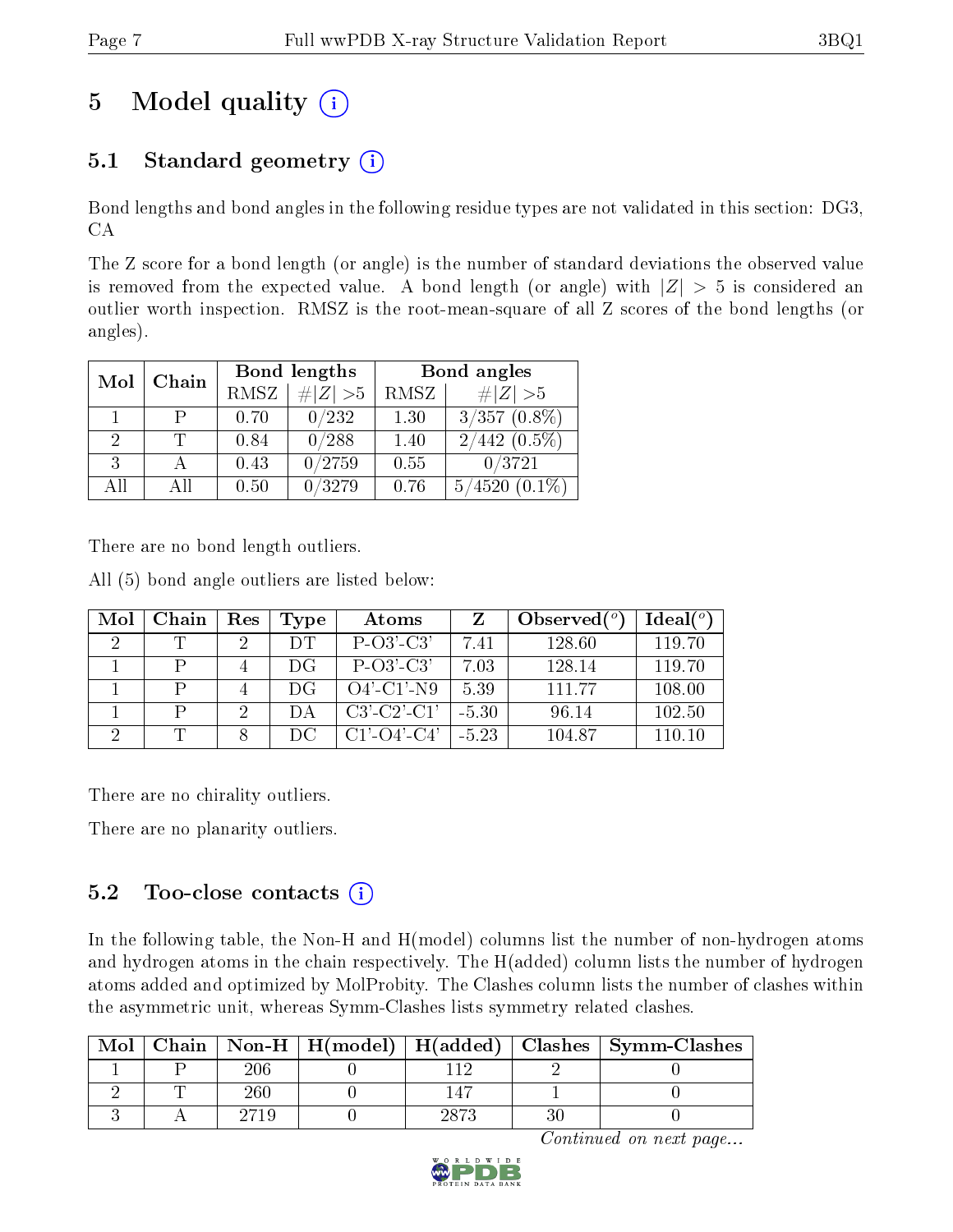|  |      |  | Mol   Chain   Non-H   H(model)   H(added)   Clashes   Symm-Clashes |
|--|------|--|--------------------------------------------------------------------|
|  |      |  |                                                                    |
|  |      |  |                                                                    |
|  | 35   |  |                                                                    |
|  |      |  |                                                                    |
|  |      |  |                                                                    |
|  | 3257 |  |                                                                    |

Continued from previous page...

The all-atom clashscore is defined as the number of clashes found per 1000 atoms (including hydrogen atoms). The all-atom clashscore for this structure is 5.

All (33) close contacts within the same asymmetric unit are listed below, sorted by their clash magnitude.

| Atom-1               | Atom-2                       | Interatomic       | Clash         |  |
|----------------------|------------------------------|-------------------|---------------|--|
|                      |                              | distance $(\AA)$  | overlap $(A)$ |  |
| 3:A:14:GLN:HE22      | 3:A:140:THR:H                | 1.09              | 0.96          |  |
| 3:A:249:TYR:HD2      | 6:A:4032:HOH:O               | 1.69              | 0.76          |  |
| 3:A:1:MET:HB3        | 3: A:147: PRO:O              | 1.91              | 0.69          |  |
| 1:P:7:DG:H2"         | 1:P:8:DG:OP2                 | 1.99              | 0.63          |  |
| 3:A:150:ILE:CD1      | 3:A:225:TYR:HE1              | 2.17              | 0.58          |  |
| 3:A:143:VAL:HG23     | 3:A:164:LEU:HD13             | 1.85              | 0.56          |  |
| 3:A:19:LEU:HD11      | 3:A:80:ILE:HG21              | 1.88              | 0.56          |  |
| 3:A:249:TYR:CD2      | 6:A:4032:HOH:O               | 2.52              | 0.52          |  |
| 3:A:14:GLN:NE2       | 3:A:140:THR:H                | 1.92              | 0.50          |  |
| 3:A:206:ILE:HD13     | 3:A:226:LEU:HB3              | 1.95              | 0.49          |  |
| 3:A:31:CYS:SG        | 3:A:61:ILE:HD11              | 2.52              | 0.48          |  |
| 4:P:11:DG3:O5'       | 4:P:11:DG3:H8                | 2.13              | 0.48          |  |
| 3: A: 115: VAL: HG11 | 3:A:122:GLY:HA2              | 1.96              | 0.48          |  |
| 3:A:96:ALA:HB2       | 3:A:109:LEU:HD23             | 1.96              | 0.47          |  |
| 3:A:134:LEU:HD13     | 3:A:140:THR:HG22             | 1.96              | 0.47          |  |
| 3: A:1: MET:O        | 3:A:147:PRO:HA               | $\overline{2.15}$ | 0.46          |  |
| 1:P:2:DA:H3'         | 3:A:325:ARG:HH11             | 1.79              | 0.46          |  |
| 3:A:232:ASN:HA       | 6:A:4033:HOH:O               | 2.15              | 0.46          |  |
| 3:A:46:ALA:HB1       | 3:A:50:ALA:HB3               | 1.99              | 0.44          |  |
| 3:A:263:LEU:HD11     | 3:A:316:GLU:HG3              | 2.00              | 0.44          |  |
| 3:A:151:LEU:O        | 3:A:154:ILE:HG22             | 2.17              | 0.44          |  |
| 3:A:150:ILE:HG21     | 3:A:229:LEU:HD11             | 2.00              | 0.43          |  |
| 3:A:92:LEU:HD21      | 3:A:133:ILE:HD11             | 2.00              | 0.43          |  |
| 3:A:143:VAL:CG2      | 3:A:164:LEU:HD13             | 2.48              | 0.43          |  |
| 3:A:120:GLU:OE1      | 3:A:120:GLU:HA               | 2.18              | 0.43          |  |
| 3:A:62:ILE:HG13      | 3:A:62:ILE:H                 | 1.52              | 0.43          |  |
| 2:T:2:DT:H4'         | $2: T: 3: D\overline{C:O5'}$ | 2.19              | 0.43          |  |
| 3:A:154:ILE:HD13     | 3:A:179:LEU:HD21             | 2.00              | 0.42          |  |

Continued on next page...

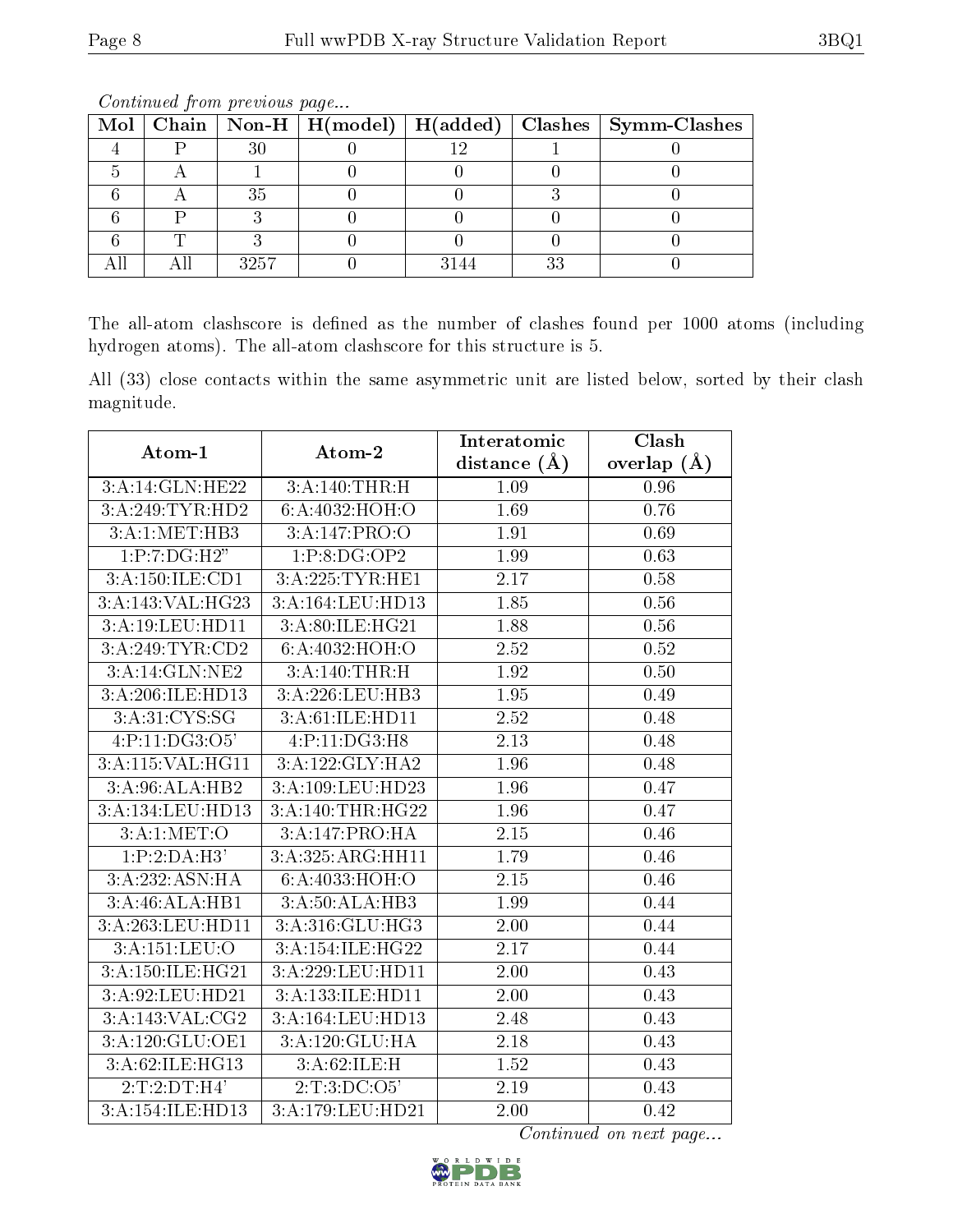| Atom-1           | Atom-2            | Interatomic<br>distance $(\AA)$ | Clash<br>overlap<br>$(\AA)$ |
|------------------|-------------------|---------------------------------|-----------------------------|
| 3:A:270:ILE:HA   | 3:A:336:VAL:HG11  | 2.02                            | 0.41                        |
| 3:A:283:ARG:HB3  | 3: A:339: ASP:OD1 | 2.20                            | 0.41                        |
| 3:A:85:SER:O     | 3: A:89:MET:HG2   | 2.21                            | 0.41                        |
| 3:A:203:LEU:HD22 | 3:A:230:ALA:HB2   | 2.03                            | 0.41                        |
| 3: A:9: ASP:O    | 3:A:10:TYR:C      | 2.59                            |                             |

Continued from previous page...

There are no symmetry-related clashes.

### 5.3 Torsion angles  $(i)$

#### 5.3.1 Protein backbone  $(i)$

In the following table, the Percentiles column shows the percent Ramachandran outliers of the chain as a percentile score with respect to all X-ray entries followed by that with respect to entries of similar resolution.

The Analysed column shows the number of residues for which the backbone conformation was analysed, and the total number of residues.

| Mol   Chain | $\boldsymbol{\mathrm{Analysed}}$                                             |  | Favoured   Allowed   Outliers   Percentiles |
|-------------|------------------------------------------------------------------------------|--|---------------------------------------------|
|             | $\mid$ 342/354 (97%) $\mid$ 327 (96%) $\mid$ 13 (4%) $\mid$ 2 (1%) $\mid$ 25 |  |                                             |

All (2) Ramachandran outliers are listed below:

| Mol | ${\bf Chain}$ | Res | L'ype |
|-----|---------------|-----|-------|
|     |               |     |       |
|     |               | 235 |       |

#### 5.3.2 Protein sidechains  $(i)$

In the following table, the Percentiles column shows the percent sidechain outliers of the chain as a percentile score with respect to all X-ray entries followed by that with respect to entries of similar resolution.

The Analysed column shows the number of residues for which the sidechain conformation was analysed, and the total number of residues.

| Mol   Chain |                                                        |  | Analysed Rotameric Qutliers Percentiles |  |  |
|-------------|--------------------------------------------------------|--|-----------------------------------------|--|--|
|             | $296/309$ $(96\%)$   276 $(93\%)$   20 $(7\%)$   16 36 |  |                                         |  |  |

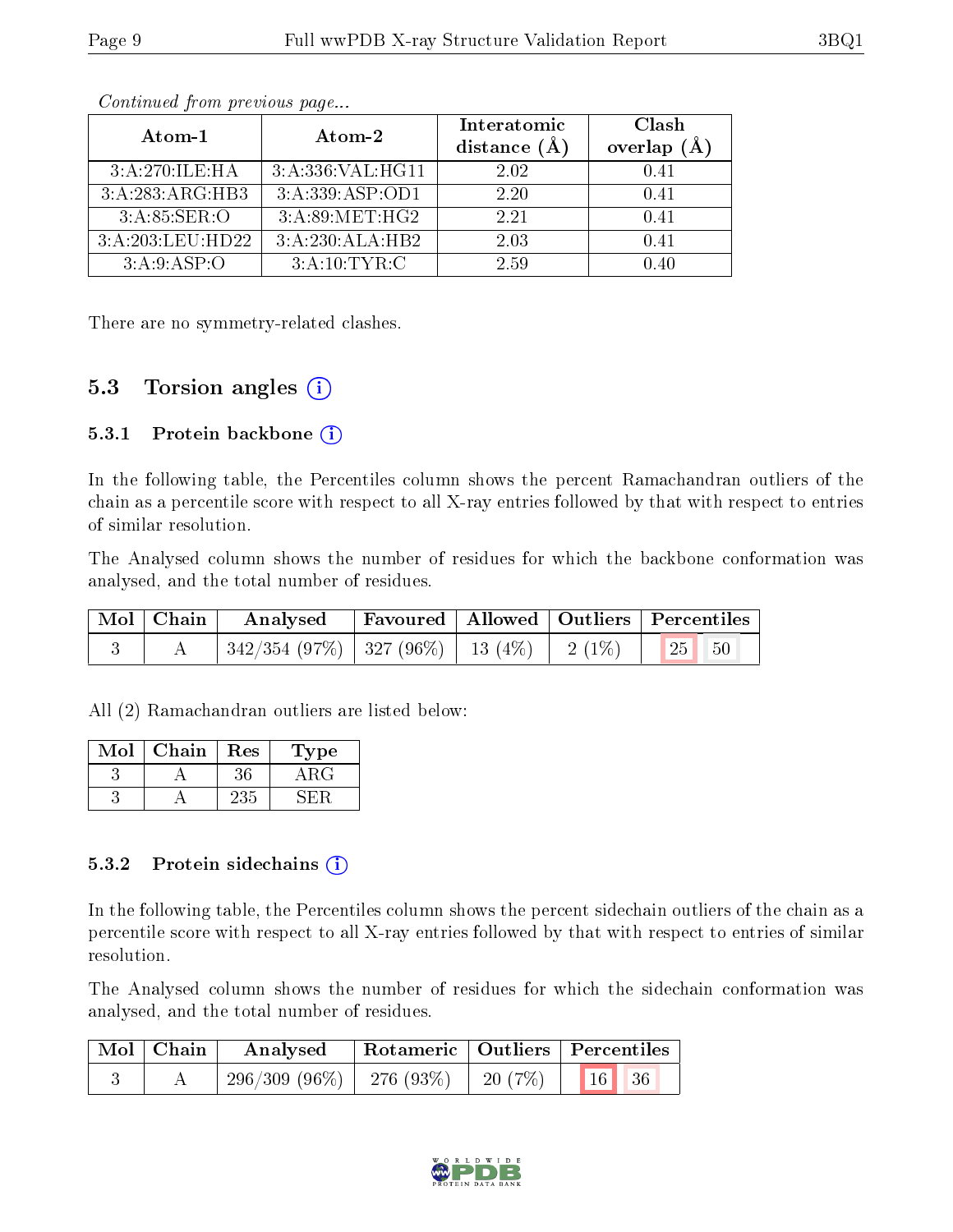| Mol              | Chain              | Res | Type                      |
|------------------|--------------------|-----|---------------------------|
| $\boldsymbol{3}$ | $\overline{A}$     | 26  | <b>LYS</b>                |
| 3                | $\overline{A}$     | 39  | THR                       |
| $\overline{3}$   | $\overline{A}$     | 62  | <b>ILE</b>                |
| $\overline{3}$   | $\overline{A}$     | 94  | <b>LYS</b>                |
| $\overline{3}$   | $\overline{A}$     | 131 | <b>GLN</b>                |
| $\overline{3}$   | $\overline{A}$     | 164 | LEU                       |
| $\overline{3}$   | $\overline{A}$     | 174 | ASP                       |
| $\overline{3}$   | $\overline{A}$     | 177 | $\overline{\mathrm{ASN}}$ |
| $\overline{3}$   | $\overline{A}$     | 203 | <b>LEU</b>                |
| $\overline{3}$   | $\overline{A}$     | 212 | <b>ASN</b>                |
| $\overline{3}$   | $\overline{A}$     | 218 | THR                       |
| 3                | $\overline{A}$     | 225 | <b>TYR</b>                |
| $\overline{3}$   | $\overline{A}$     | 229 | <b>LEU</b>                |
| $\overline{3}$   | $\overline{A}$     | 241 | <b>LYS</b>                |
| $\overline{3}$   | $\overline{A}$     | 256 | THR                       |
| $\overline{3}$   | $\overline{A}$     | 268 | <b>LYS</b>                |
| $\overline{3}$   | $\overline{A}$     | 278 | ASN                       |
| $\overline{3}$   | $\overline{A}$     | 280 | ILE                       |
| $\overline{3}$   | $\overline{A}$     | 306 | ILE                       |
| $\overline{3}$   | $\overline{\rm A}$ | 329 | $\rm{ARG}$                |

All (20) residues with a non-rotameric sidechain are listed below:

Some sidechains can be flipped to improve hydrogen bonding and reduce clashes. All (5) such sidechains are listed below:

| $\operatorname{Mol}$ | Chain | Res | Type       |
|----------------------|-------|-----|------------|
| 3                    |       | 14  | <b>GLN</b> |
| -3                   |       | 93  | <b>ASN</b> |
| 3                    |       | 121 | <b>ASN</b> |
| 3                    |       | 173 | <b>GLN</b> |
|                      |       | 177 | <b>ASN</b> |

#### 5.3.3 RNA (1)

There are no RNA molecules in this entry.

#### 5.4 Non-standard residues in protein, DNA, RNA chains (i)

There are no non-standard protein/DNA/RNA residues in this entry.

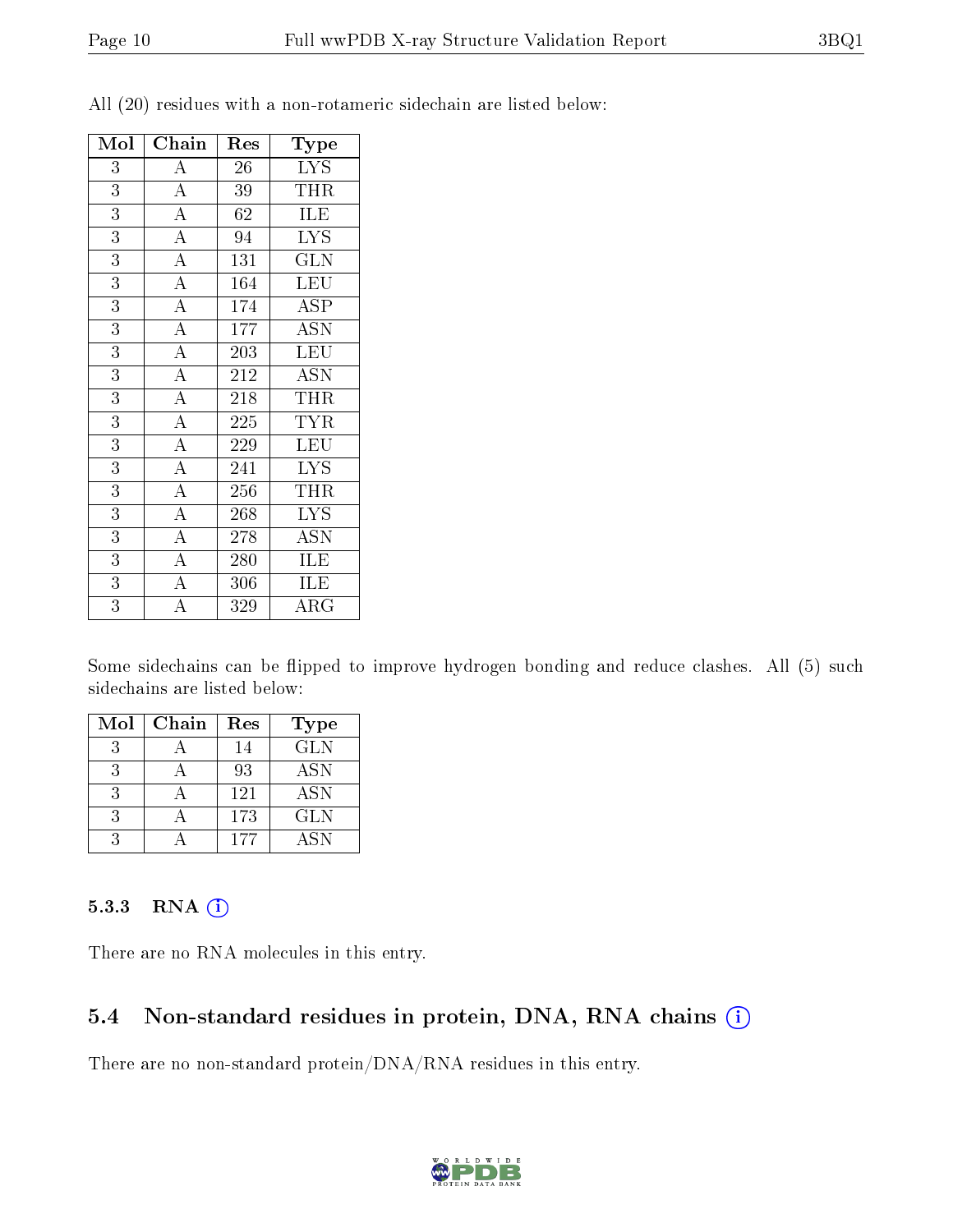#### 5.5 Carbohydrates (i)

There are no carbohydrates in this entry.

### 5.6 Ligand geometry  $(i)$

Of 2 ligands modelled in this entry, 1 is monoatomic - leaving 1 for Mogul analysis.

In the following table, the Counts columns list the number of bonds (or angles) for which Mogul statistics could be retrieved, the number of bonds (or angles) that are observed in the model and the number of bonds (or angles) that are defined in the Chemical Component Dictionary. The Link column lists molecule types, if any, to which the group is linked. The Z score for a bond length (or angle) is the number of standard deviations the observed value is removed from the expected value. A bond length (or angle) with  $|Z| > 2$  is considered an outlier worth inspection. RMSZ is the root-mean-square of all Z scores of the bond lengths (or angles).

| Mol   Type   Chain   Res |  | Link |  | Bond lengths |      |                          | Bond angles |      |                                  |
|--------------------------|--|------|--|--------------|------|--------------------------|-------------|------|----------------------------------|
|                          |  |      |  | Counts       | RMSZ | $\vert \#  Z  > 2 \vert$ |             |      | Counts   RMSZ $\vert \#  Z  > 2$ |
| DG3                      |  |      |  | 25,32,32     |      | (2 (8%)                  | 28,50,50    | 2.19 | 9(32%)                           |

In the following table, the Chirals column lists the number of chiral outliers, the number of chiral centers analysed, the number of these observed in the model and the number defined in the Chemical Component Dictionary. Similar counts are reported in the Torsion and Rings columns. '-' means no outliers of that kind were identified.

|     |  |  | Mol   Type   Chain   Res   Link   Chirals   Torsions   Rings |  |
|-----|--|--|--------------------------------------------------------------|--|
| DG3 |  |  | $0/18/31/31$   $0/3/3/3$                                     |  |

All (2) bond length outliers are listed below:

|  |  |                                 | $\mid$ Mol $\mid$ Chain $\mid$ Res $\mid$ Type $\mid$ Atoms $\mid$ Z $\mid$ Observed(A) $\mid$ Ideal(A) |     |
|--|--|---------------------------------|---------------------------------------------------------------------------------------------------------|-----|
|  |  | $DG3 \mid CG-C5 \mid 4.08 \mid$ | 1.48                                                                                                    |     |
|  |  | $DG3 \mid C5-C4 \mid 2.70$      | r.48                                                                                                    | .40 |

All (9) bond angle outliers are listed below:

| Mol            | Chain | Res | Type | Atoms         | Z       | Observed $(°)$ | $\text{Ideal}({}^o)$ |
|----------------|-------|-----|------|---------------|---------|----------------|----------------------|
| 4              | Ρ     | 11  | DG3  | $C5-C6-N1$    | $-4.74$ | 116.95         | 123.43               |
| 4              | P     | 11  | DG3  | $C6-N1-C2$    | 4.53    | 123.13         | 115.93               |
| 4              | P     | 11  | DG3  | $C2-N3-C4$    | 3.98    | 119.90         | 115.36               |
| 4              | P     | 11  | DG3  | $C6-C5-C4$    | $-3.93$ | 117.05         | 120.80               |
| $\overline{4}$ | P     | 11  | DG3  | $O4'-C4'-C5'$ | 3.28    | 114.91         | 109.52               |
| 4              | P     | 11  | DG3  | $N3-C2-N1$    | $-3.04$ | 123.17         | 127.22               |
| 4              | P     | 11  | DG3  | PB-03B-PG     | $-2.66$ | 123.69         | 132.83               |

Continued on next page...

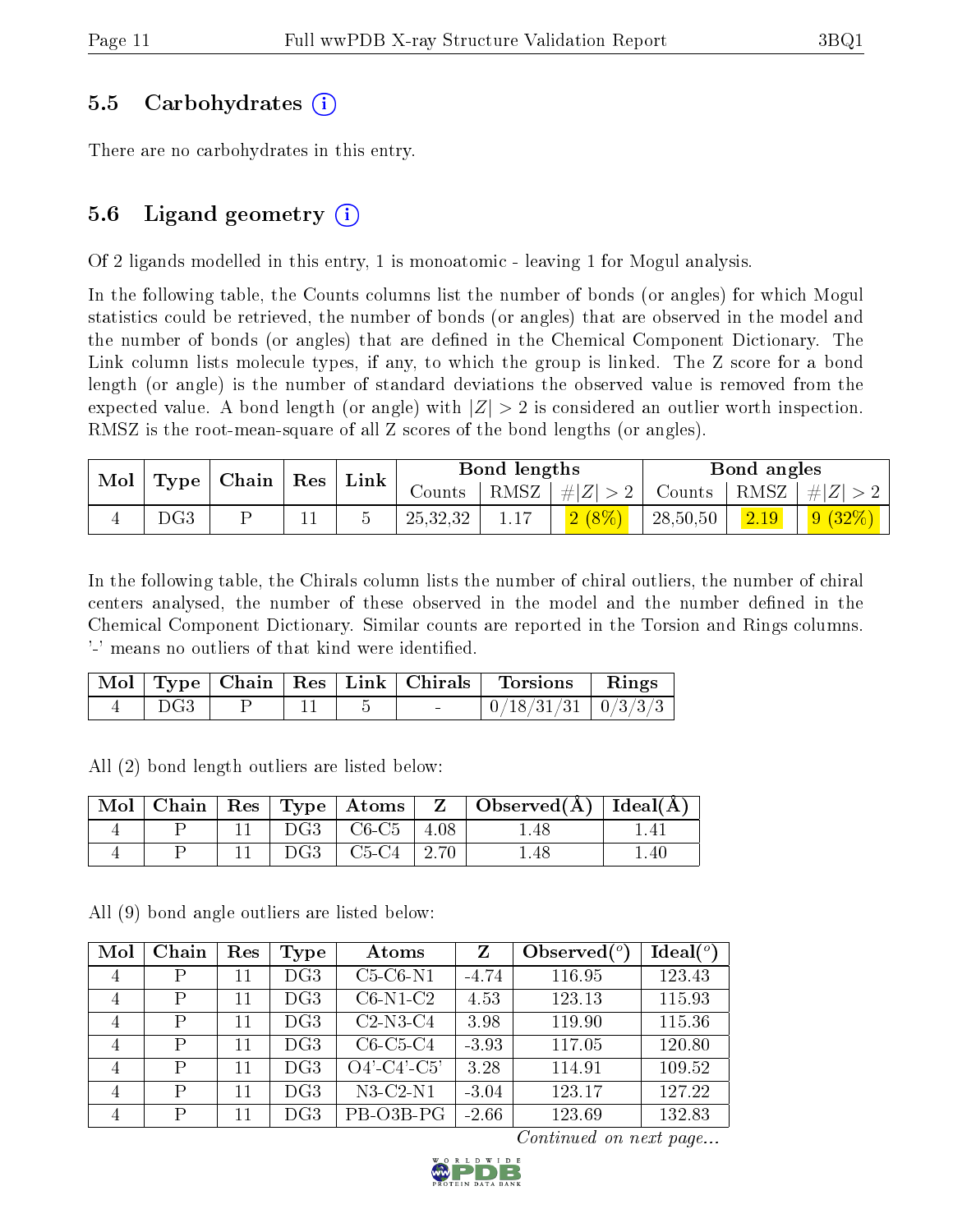Continued from previous page...

| Mol | Chain | $\operatorname{Res}$ | $\mathbf{T}$ $\mathbf{V}$ | Atoms                 |         | Observed $(°)$ | Ideal $(°)$ |
|-----|-------|----------------------|---------------------------|-----------------------|---------|----------------|-------------|
|     |       |                      | DG3                       | $C4-C5-N7$            | $-2.64$ | 106.65         | 109.40      |
|     |       |                      | DG3                       | $C4'$ - $O4'$ - $C1'$ | 2.34    | 112.02         | 109.81      |

There are no chirality outliers.

There are no torsion outliers.

There are no ring outliers.

1 monomer is involved in 1 short contact:

|  |       | Mol   Chain   Res   Type   Clashes   Symm-Clashes |
|--|-------|---------------------------------------------------|
|  | ∣ DG3 |                                                   |

The following is a two-dimensional graphical depiction of Mogul quality analysis of bond lengths, bond angles, torsion angles, and ring geometry for all instances of the Ligand of Interest. In addition, ligands with molecular weight > 250 and outliers as shown on the validation Tables will also be included. For torsion angles, if less then 5% of the Mogul distribution of torsion angles is within 10 degrees of the torsion angle in question, then that torsion angle is considered an outlier. Any bond that is central to one or more torsion angles identified as an outlier by Mogul will be highlighted in the graph. For rings, the root-mean-square deviation (RMSD) between the ring in question and similar rings identified by Mogul is calculated over all ring torsion angles. If the average RMSD is greater than 60 degrees and the minimal RMSD between the ring in question and any Mogul-identified rings is also greater than 60 degrees, then that ring is considered an outlier. The outliers are highlighted in purple. The color gray indicates Mogul did not find sufficient equivalents in the CSD to analyse the geometry.



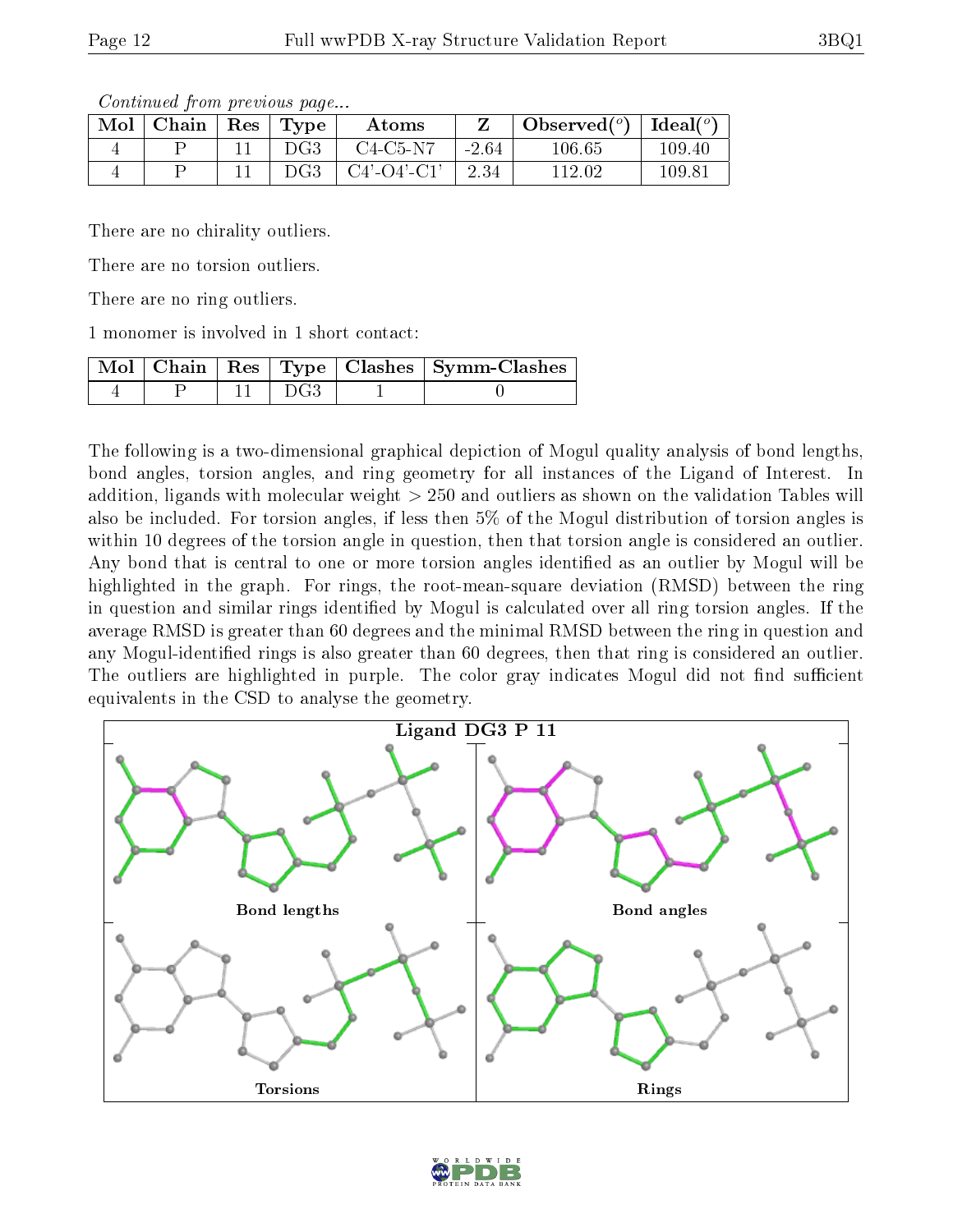## 5.7 [O](https://www.wwpdb.org/validation/2017/XrayValidationReportHelp#nonstandard_residues_and_ligands)ther polymers (i)

There are no such residues in this entry.

## 5.8 Polymer linkage issues (i)

There are no chain breaks in this entry.

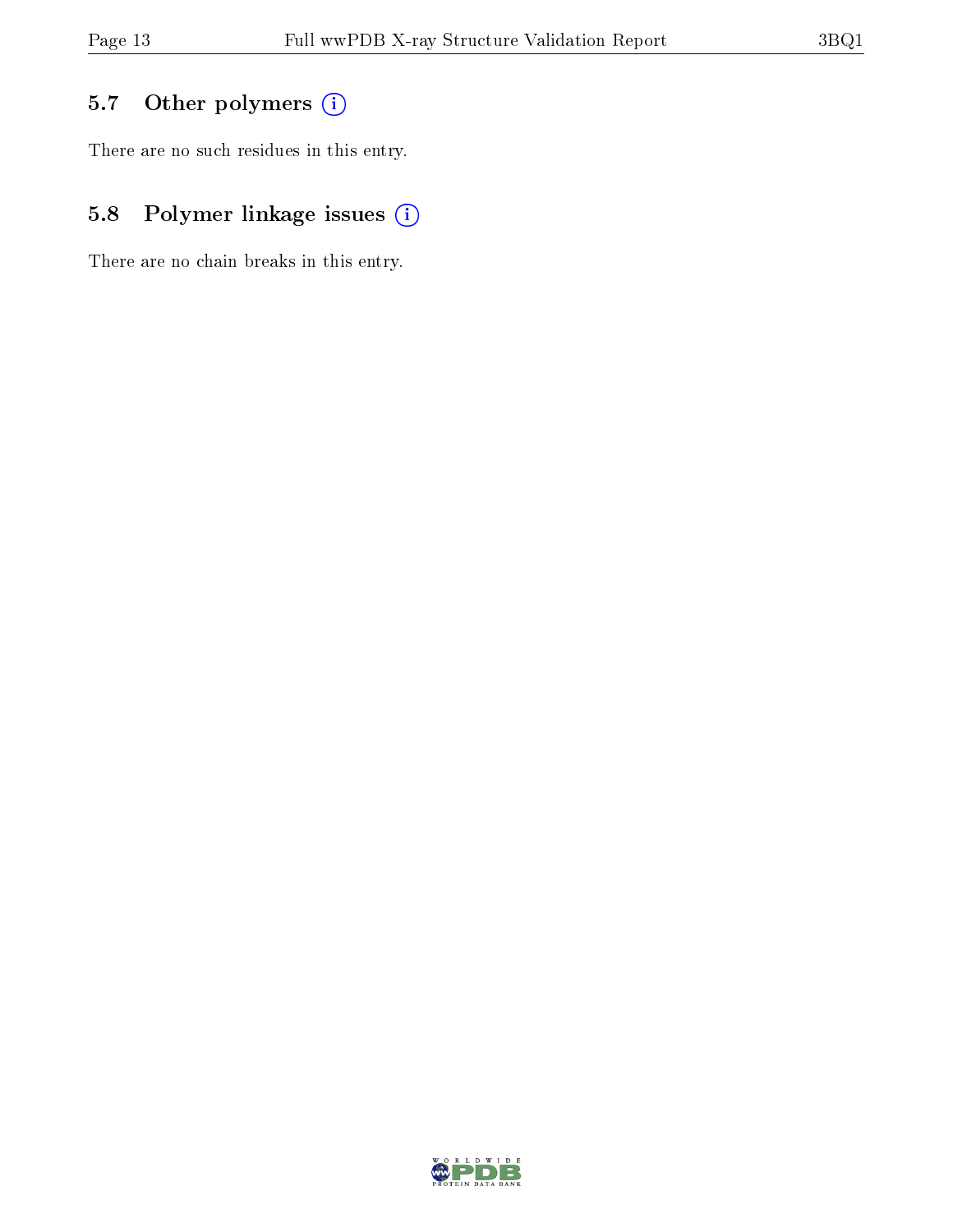## 6 Fit of model and data  $(i)$

## 6.1 Protein, DNA and RNA chains  $(i)$

In the following table, the column labelled  $#RSRZ> 2'$  contains the number (and percentage) of RSRZ outliers, followed by percent RSRZ outliers for the chain as percentile scores relative to all X-ray entries and entries of similar resolution. The OWAB column contains the minimum, median,  $95<sup>th</sup>$  percentile and maximum values of the occupancy-weighted average B-factor per residue. The column labelled ' $Q< 0.9$ ' lists the number of (and percentage) of residues with an average occupancy less than 0.9.

| Mol            | Chain | Analysed          | ${ <\hspace{-1.5pt}{\mathrm{RSRZ}} \hspace{-1.5pt}>}$ | $\rm \#RSRZ{>}2$          | $OWAB(A^2)$    | Q <sub>0.9</sub> |
|----------------|-------|-------------------|-------------------------------------------------------|---------------------------|----------------|------------------|
|                | D     | $10/10$ $(100\%)$ | $-0.08$                                               | $0$ $100$ $100$           | 41, 50, 53, 53 |                  |
| $\overline{2}$ |       | 14/15(93%)        | 0.03                                                  | 16<br>1(7%)<br>$\vert$ 14 | 39, 49, 59, 66 |                  |
| 3              |       | $344/354$ (97%)   | 0.25                                                  | 17 $(4%)$<br>29<br>28     | 32, 41, 47, 56 | $1(0\%)$         |
| All            | All   | $368/379$ (97\%)  | 0.23                                                  | 18 $(4%)$<br>29<br>28     | 32, 42, 49, 66 | $1(0\%)$         |

All (18) RSRZ outliers are listed below:

| Mol            | Chain              | Res            | <b>Type</b> | $_{\rm RSRZ}$ |
|----------------|--------------------|----------------|-------------|---------------|
| 3              | А                  | 37             | <b>THR</b>  | 7.1           |
| $\overline{3}$ | A                  | 36             | $\rm{ARG}$  | 4.7           |
| $\overline{3}$ | $\overline{A}$     | 35             | GLY         | 4.4           |
| $\overline{3}$ | $\overline{\rm A}$ | 178            | GLU         | 3.8           |
| 3              | A                  | 38             | LYS.        | 3.6           |
| $\overline{3}$ | $\overline{\rm A}$ | 193            | $\rm{ARG}$  | 3.3           |
| $\overline{3}$ | $\overline{A}$     | 39             | THR         | 3.1           |
| $\overline{3}$ | $\bf{A}$           | 199            | $\rm GLY$   | 3.0           |
| $\overline{2}$ | $\overline{T}$     | $\overline{2}$ | DT          | 2.9           |
| 3              | $\overline{A}$     | 211            | TYR         | $2.9\,$       |
| $\overline{3}$ | $\overline{\rm A}$ | 327            | <b>LYS</b>  | 2.9           |
| $\overline{3}$ | А                  | 328            | $\rm{ARG}$  | 2.6           |
| $\overline{3}$ | $\bf{A}$           | 217            | ILE         | 2.5           |
| $\overline{3}$ | A                  | 48             | TYR         | 2.5           |
| $\overline{3}$ | А                  | 294            | ASP         | 2.4           |
| $\overline{3}$ | А                  | 208            | SER         | 2.3           |
| $\overline{3}$ | Α                  | 227            | LEU         | 2.2           |
| $\overline{3}$ | А                  | 194            | ${\rm ARG}$ | 2.1           |

### 6.2 Non-standard residues in protein, DNA, RNA chains  $(i)$

There are no non-standard protein/DNA/RNA residues in this entry.

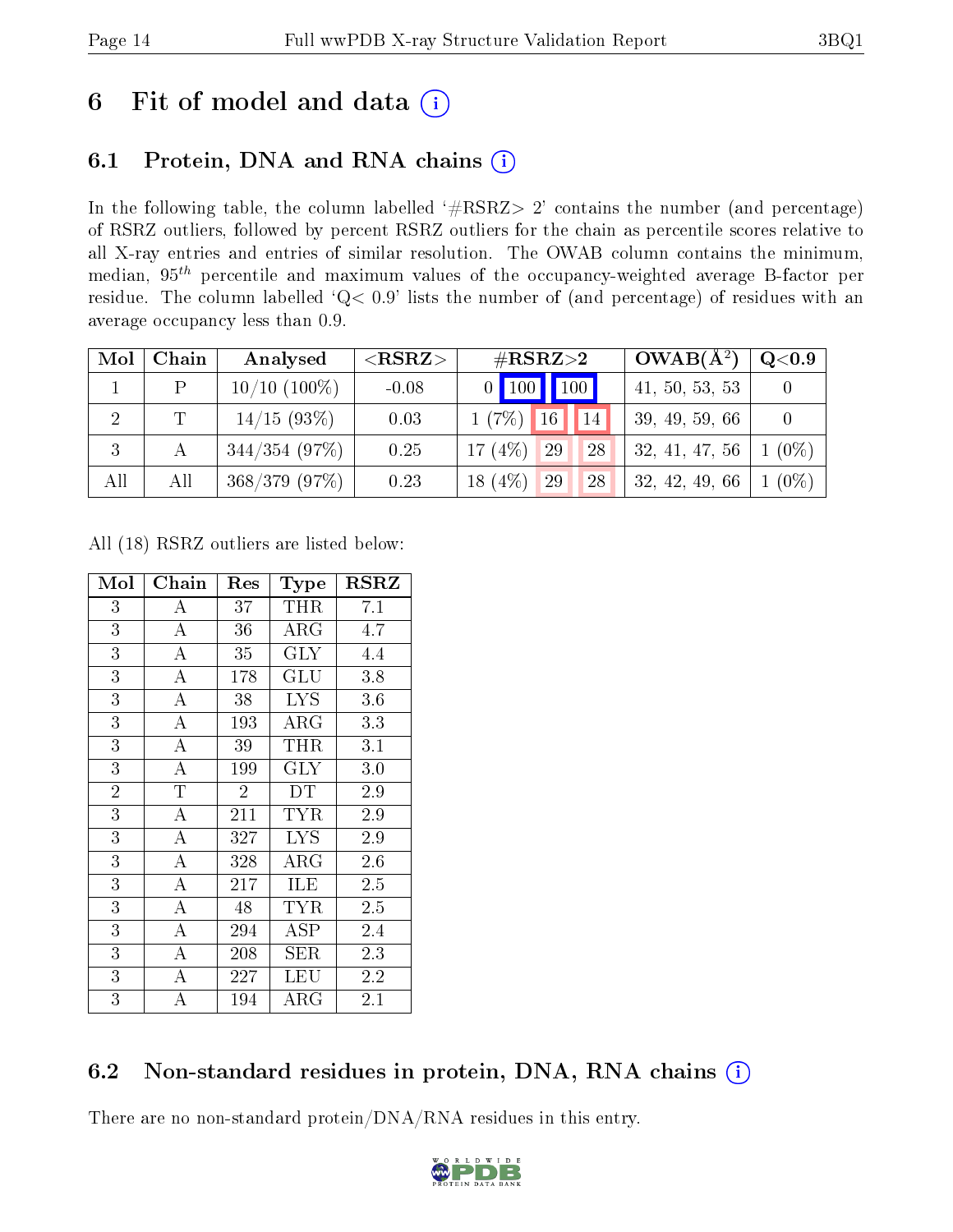#### 6.3 Carbohydrates  $(i)$

There are no carbohydrates in this entry.

#### 6.4 Ligands  $(i)$

In the following table, the Atoms column lists the number of modelled atoms in the group and the number defined in the chemical component dictionary. The B-factors column lists the minimum, median,  $95<sup>th</sup>$  percentile and maximum values of B factors of atoms in the group. The column labelled  $Q < 0.9$ ' lists the number of atoms with occupancy less than 0.9.

| $\blacksquare$ |      |      |       |      |      | Type   Chain   Res   Atoms   RSCC   RSR   B-factors $(\AA^2)$   Q<0.9 |  |
|----------------|------|------|-------|------|------|-----------------------------------------------------------------------|--|
|                | DG3- |      | 30/30 | 0.95 | 0.14 | 35, 38, 43, 46                                                        |  |
|                |      | 4001 |       | 0.97 | 0.04 | 40, 40, 40, 40                                                        |  |

The following is a graphical depiction of the model fit to experimental electron density of all instances of the Ligand of Interest. In addition, ligands with molecular weight  $> 250$  and outliers as shown on the geometry validation Tables will also be included. Each fit is shown from different orientation to approximate a three-dimensional view.